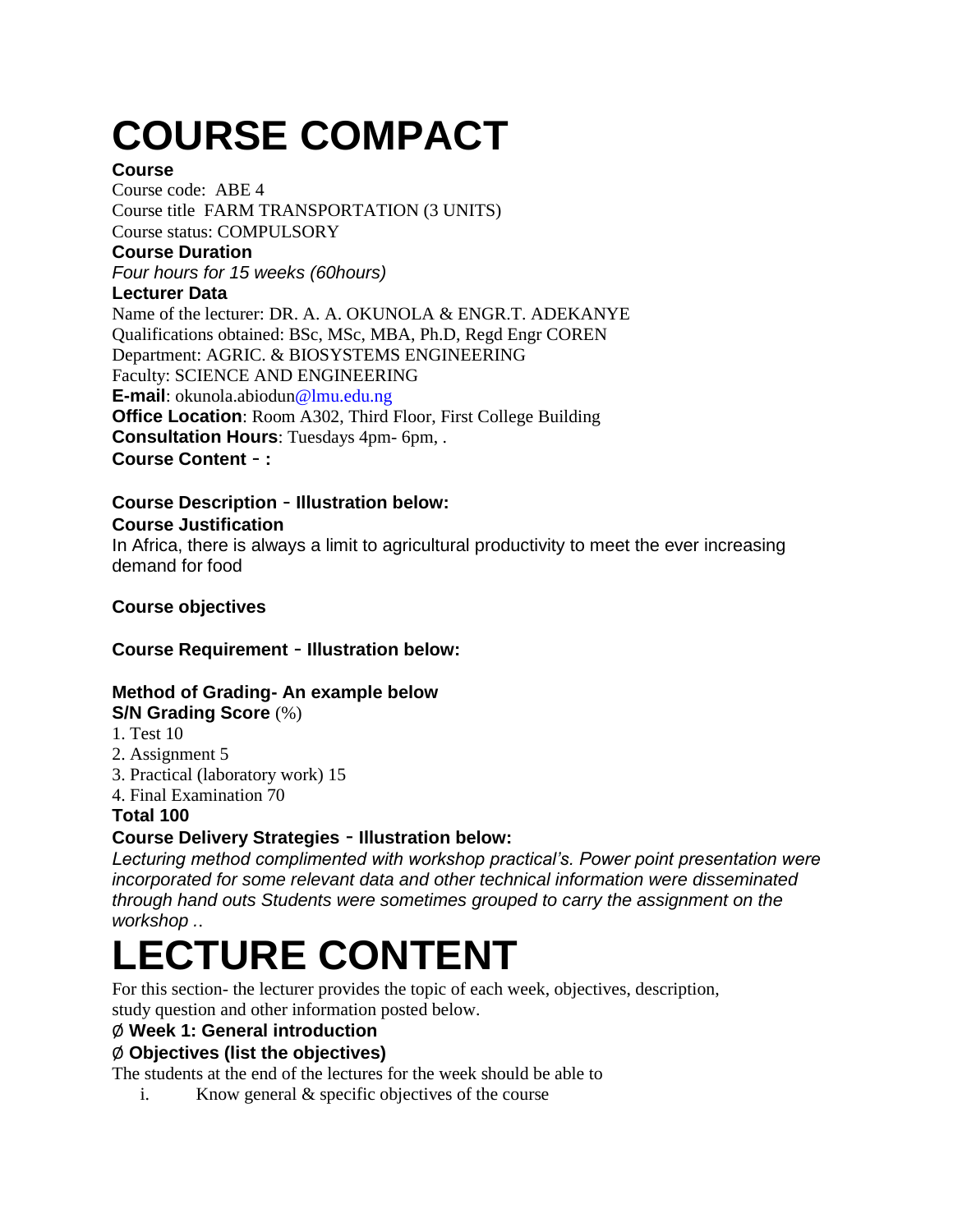ii. Familiarize with the overview of the course

#### Ø **Description**

First hour: White board presentation of the objective of the course i.e. to help student develop awareness on the course .

Second hour: Class Discussion on general need of farm transportation

#### Ø **Study Question: This section entails study question for the week lecture.**

#### Ø **Reading List - Books and materials students can read. Illustration below:**

## **Week 2**

#### Ø **Objectives (list the objectives)**

The students at the end of the lectures for the week should be able to

- i. Familiarise students with category of road users
- ii. Acquaint the students with responsibility of drivers to road users
- iii. Identify sources of farm road and highway accidents

#### Ø **Description**

First hour :Verbal exposition and white board presentation on category of road user sand responsibility of drivers.

Second hour: Class discussion on causes of road accidents and their prevention

#### Ø **Reading List - Books and materials students can read. Illustration**

**below:** Information sheets on insecticides and its application.

#### **Week 3 Speed limits, stopping distances and traffic lights** Ø **Objectives (list the objectives)**

The students at the end of the lectures for the week should be able to

- i. Recognise the various speed limits and stopping distance on roads
- ii. Acquaint with the use of traffic lights

#### Ø **Description**

First hour: Introduction of various types of roads and their speed limits and white board presentation for speed limits and stopping distance of moving vehicles.

Second hour: Verbal exposition and white board presentation on the traffic lights and their meaning i.e. Red, Amber, Green and combination of colours.

#### Ø **Reading List - Books and materials students can read. Illustration below:**

## **Week 4Traffic Regulations and types of roads**.

#### Ø **Objectives (list the objectives)**

The students at the end of the lecture for the week should be able to

- i. Identify the various traffic regulations and their requirement for safe driving
- ii. Familiarize withTtpes of roads

#### Ø **Description**

First hour: Pictorial presentation of the various traffic signs, i.e. prohibitory, informative and mandatory signs